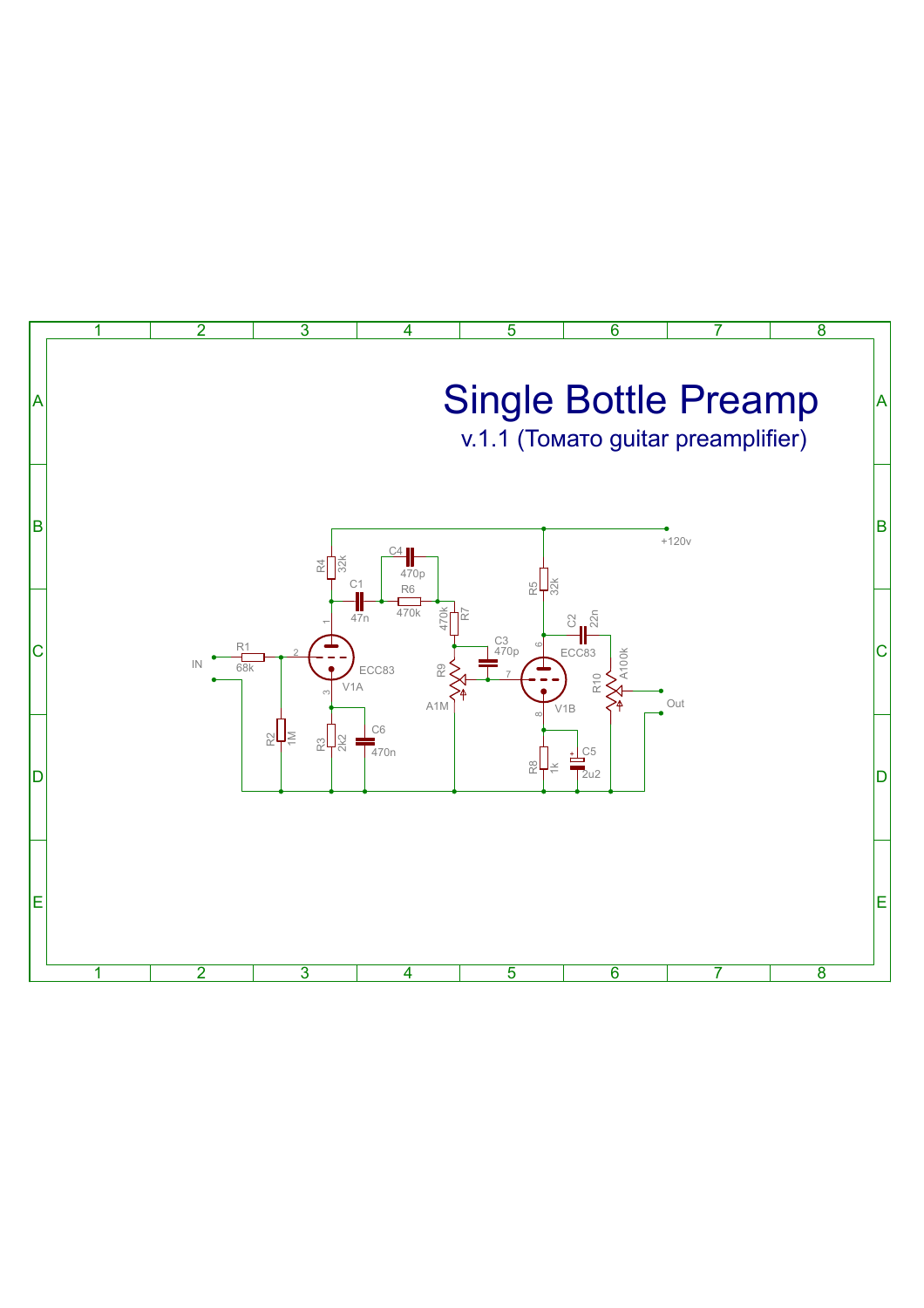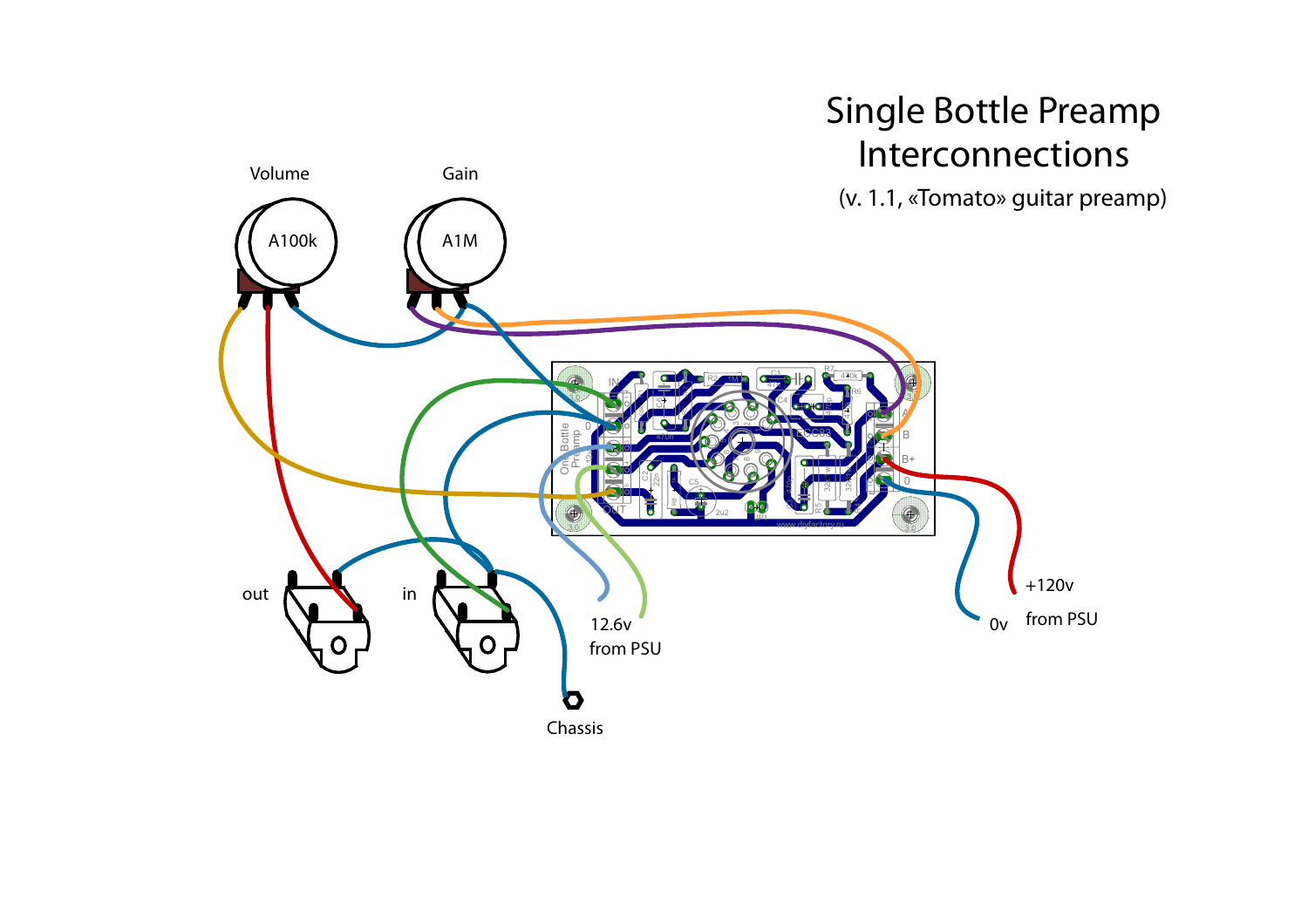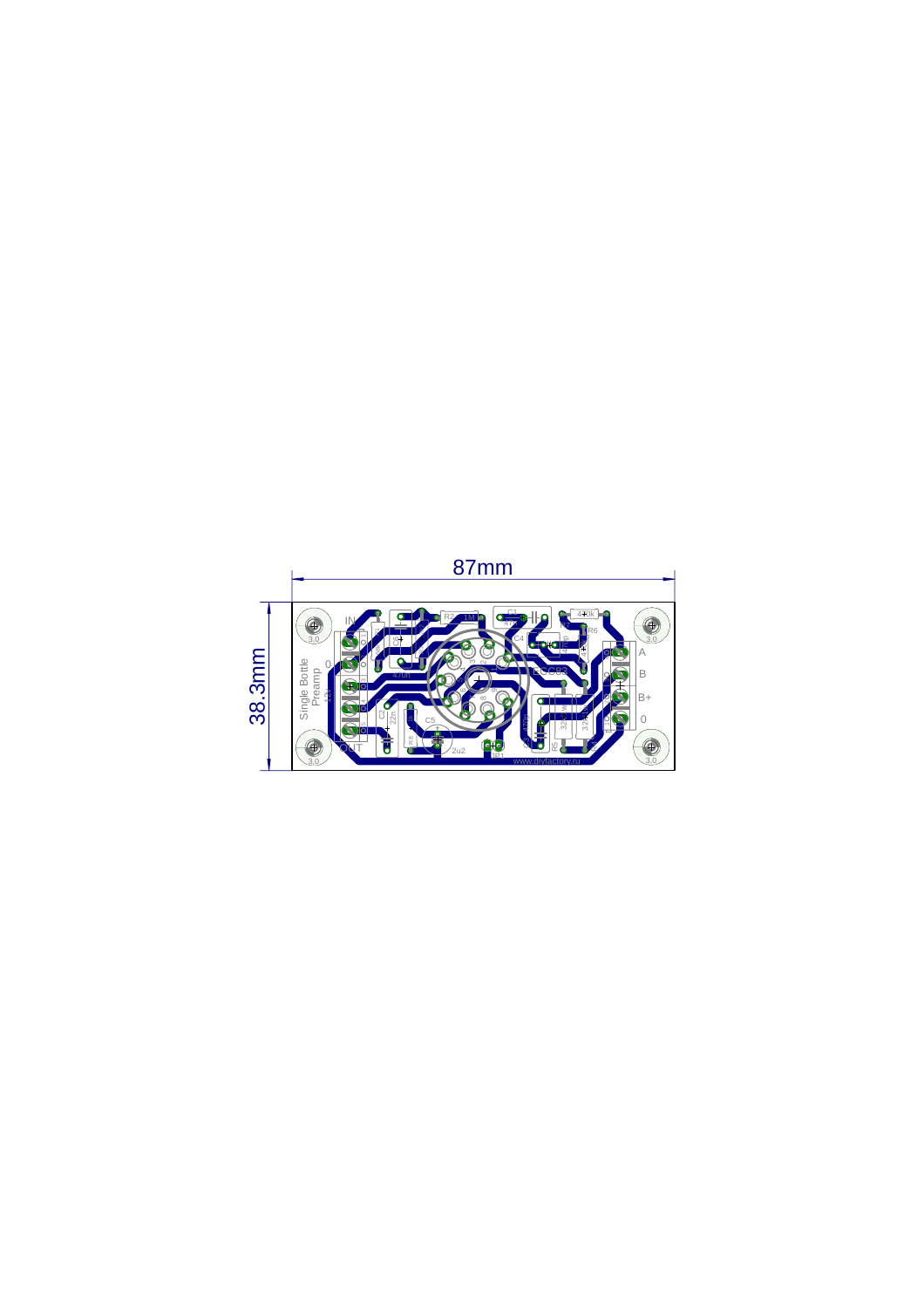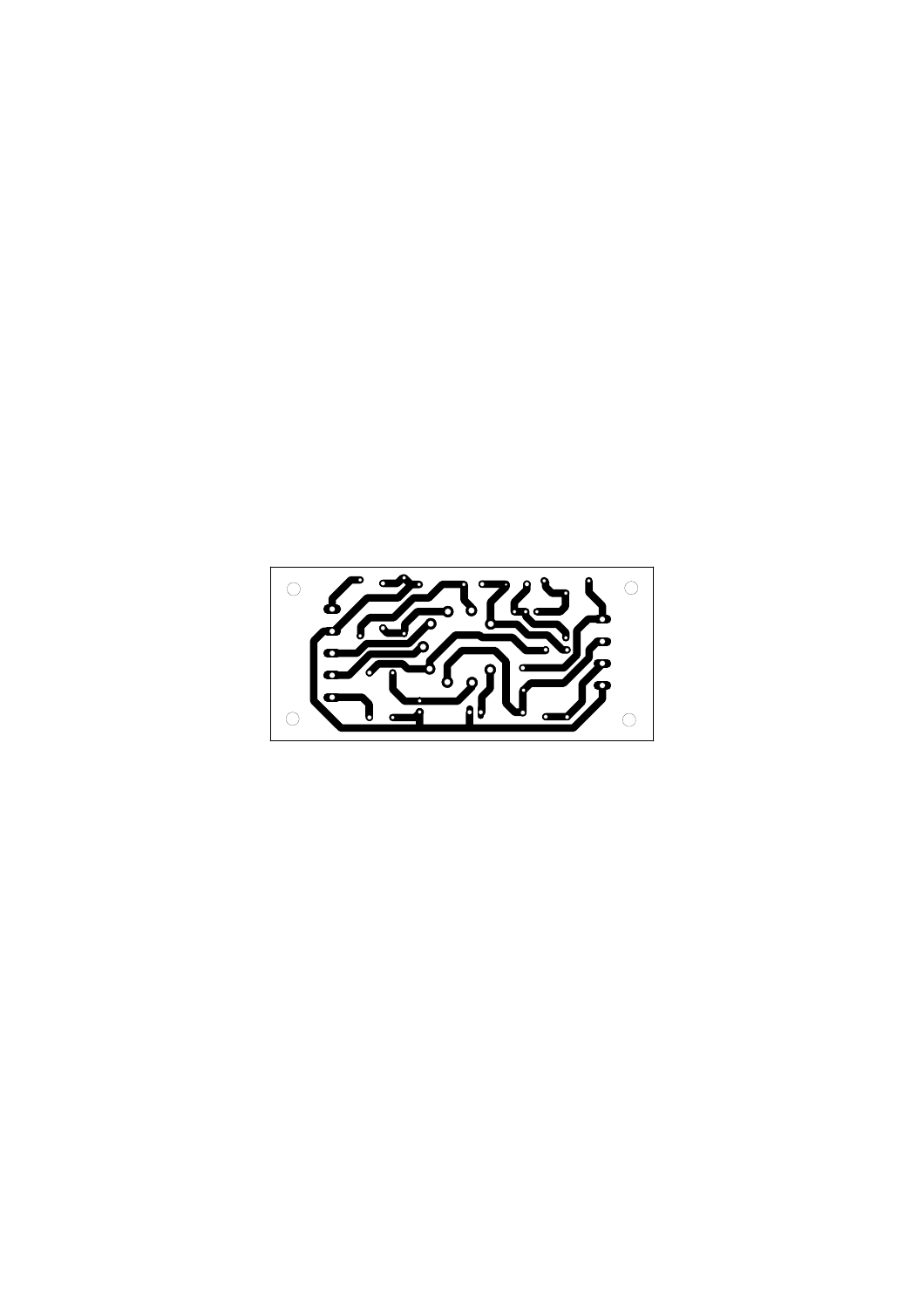Tomato